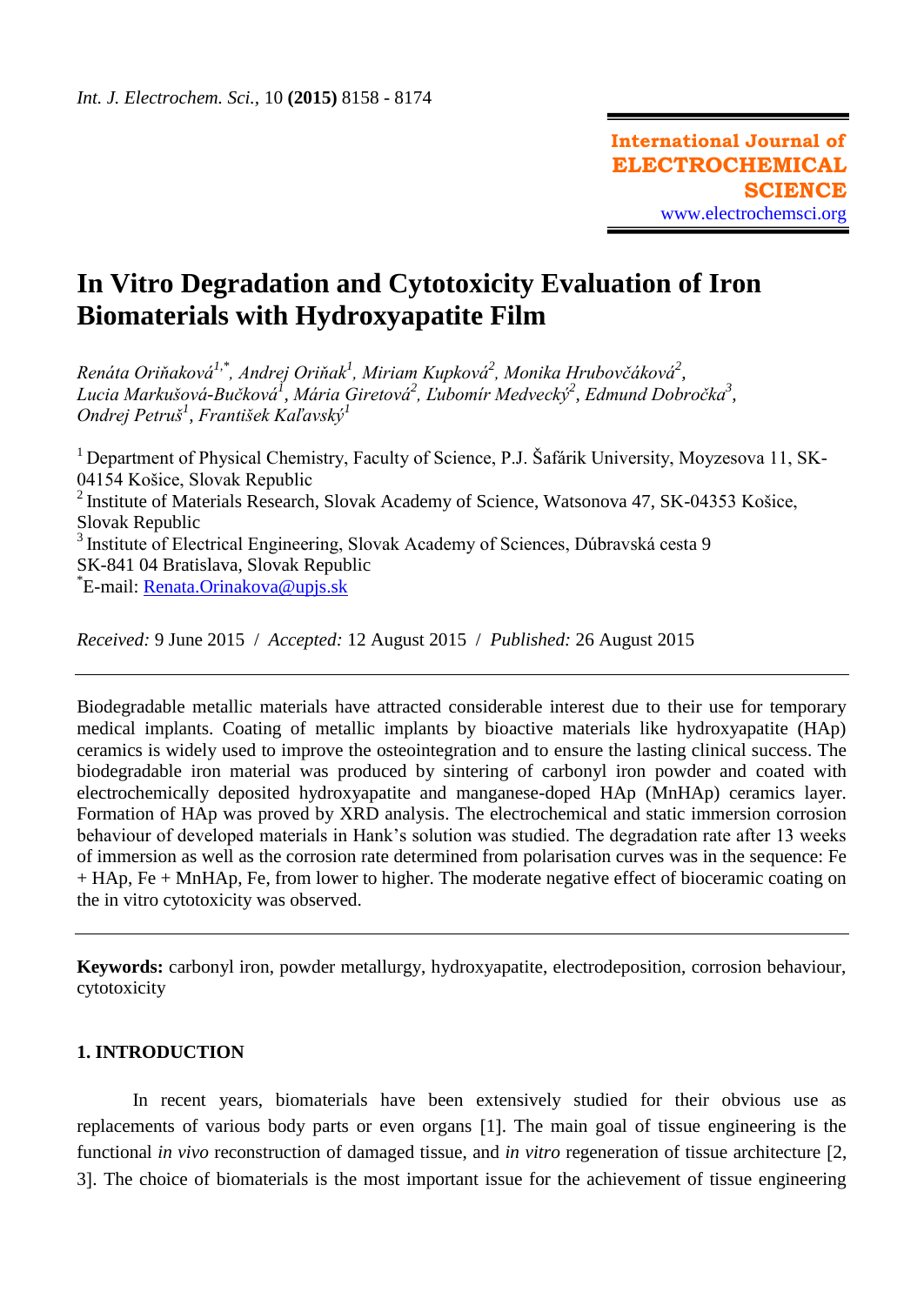practice [4, 5]. It is desirable for the biomaterials used in the tissue repairing to have advantageous mechanical properties and biocompatible surfaces [4]. Poor biocompatibility may cause adverse biological reactions, such as inflammation, and thrombus formation [6, 7]. The bioactive materials should have the ability to promote production and organization of extracellular matrix, direct attachment, proliferation and differentiation of cells [4, 8-10]. Biodegradable materials have attracted considerable interest due to their use for temporary medical implants in osteosynthesis and cardiovascular applications [9, 11–19]. In orthopedic applications, these materials should retain required mechanical strength over critical phases of the tissue repairing to allow a gradual load transfer to the healing bone as the materials degrade [9, 17]. The biodegradable implants should be osteoconductive, and should circumvent long-term clinical issues [9,15, 17, 20, 21]. They also save the second surgery to remove the implant which is common with non-degradable metallic implants [9, 14, 15, 22].

Magnesium- and iron-based alloys are two suitable classes of biodegradable implant material [9, 11, 15, 22-30]. One approach to improve the osteointegration and to ensure the lasting clinical success of metallic implants is by coating bioactive materials like hydroxyapatite  $(Ca_{10}(PO_4)_6(OH)_2)$ named shortly HAp) ceramics on such constructs [1, 4, 30-35]. HAp is the essential mineral element (69 wt.%) of human hard tissues. HAp with Ca/P ratio within the range 1.50 - 1.67 is known to enhance bone repairing [4, 9, 32, 34, 36]. In their synthetic form, these bioactive ceramics form direct bonds with adjacent hard tissues via dissolution and ion exchange with body fluids [34]. It exhibited very good biocompatibility with bones, skin and muscles, teeth, both *in vitro* and *in vivo* [4]. HAp belongs to very effective bioceramics in the clinical healing of hard-tissue injury and illness with bioactivity that supports cell proliferation, bone ingrowth, osseointegration, and harden in situ [4, 9, 31, 37]. HAp has been widely used in many areas of medicine, such as orthopedics and dentistry, but mainly for contact with bone tissue, due to its close similarity of chemical composition and high biocompatibility with natural bone tissue [4, 9, 35, 38, 39]. This bioactive ceramic material is also degradable with different solubility in body environment [9].

Manganese-doped HAp (MnHAp) with good corrosion resistance and *in vitro* bioactivity has been reported by several researchers [31, 40-44]. The introduction of  $Mn^{2+}$  into HAp coating resulted in considerable reduction of porosity, enhancement of ligand binding affinity of integrins, activation of cellular adhesion, and improvement its interaction with the host bone tissue [31, 41, 42, 45]. The significant improvement of the quality and rate of bone repair was achieved due to this composite material in biocoating technology [31, 40].

Various coating methods are being used for the deposition of HAp coatings onto implant surfaces such as plasma spray, dip coating, sol-gel, electrochemical deposition, electrophoretic, radio frequency sputtering, magnetron sputtering, micro-arc oxidation, and pulsed laser [1, 32, 34, 35, 46- 50]. Plasma spray has been widely used for the fabrication of HAp [32, 35, 48]. However, this method has several disadvantages, such as non-uniformity in the coating density, poor adhesion between the substrate and coating layer, formation of microcracks, phase changes owing to high temperature application, and improper microstructural control, which could lead to failure of the implanted device [1, 32, 35].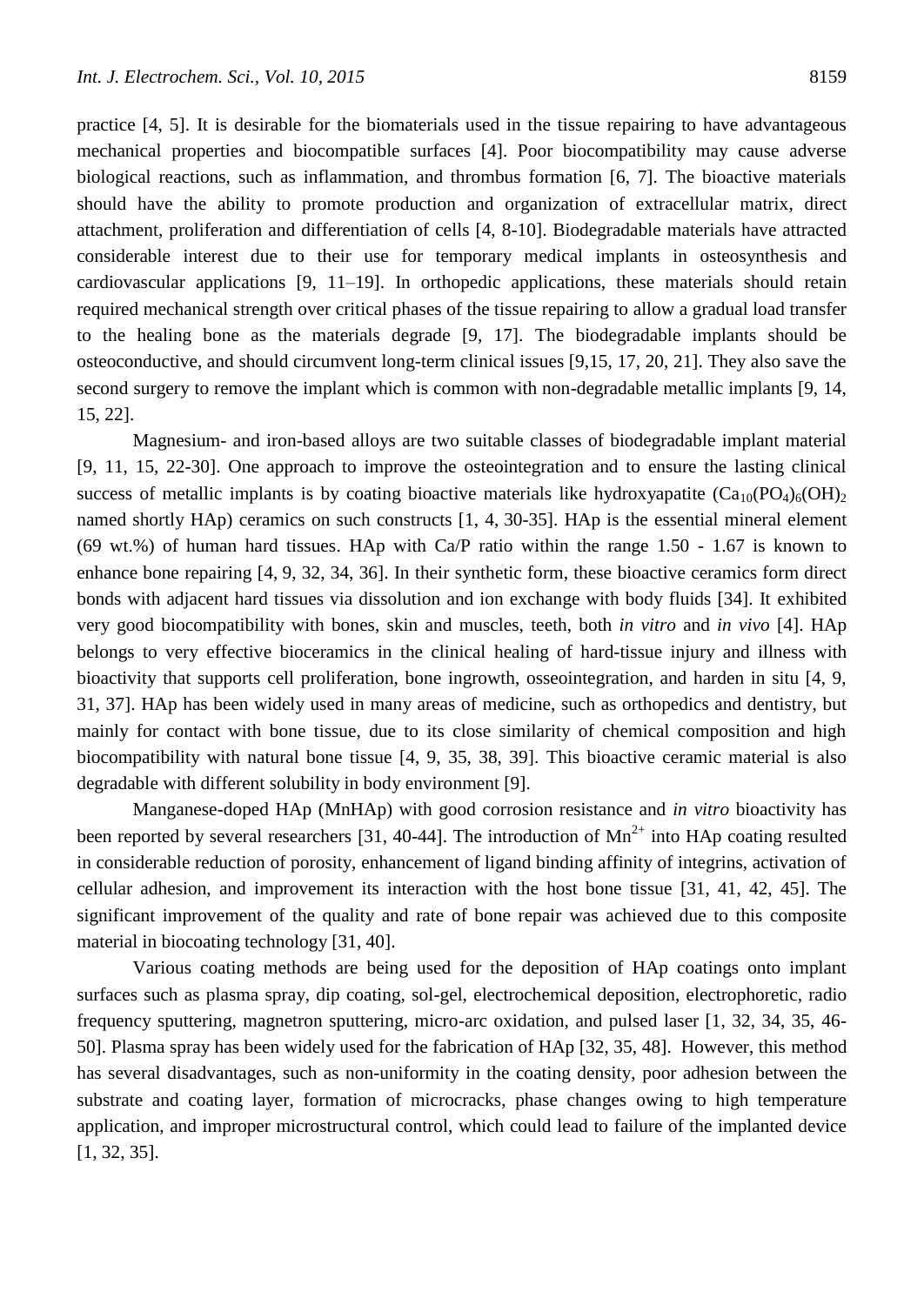Electrochemical deposition is more appropriate due to the availability and low cost, the low temperatures involved, the ability to coat porous surfaces and substrates of complex shape, the possibility to regulate the uniformity, microstructure, composition, and thickness of the deposit by adjusting current or voltage, and the potential enhancement of the coating/substrate bond strength [1, 31, 32, 34, 35, 51, 52].

The degradation rate of the degradable biomaterials for orthopaedic applications should correspond to the rate of bone tissue remodelation in order to allow a fluent load transmission from the scaffold to the bone. In our previous studies, the iron based sintered materials were evaluated as a potential degradable biomaterial [53, 54]. The developed materials have showed a quite low *in vitro* biodegradation rate and high cytotoxicity. For this reason, the thin incoherent bioceramic coating layer was suggested to improve the biocopmatibility but not decrease the degradation rate of the iron based sintered materials. The effect of  $Mn^{2+}$  ion concentration in plating bath and deposition time period on the composition, quantity, quality, surface morphology, and corrosion stability of developed samples was investigated in our previous work [55]. No significant influence of thin bioceramic coating layer on the degradation behaviour of sintered iron material was registered. The aim of present study was the more detailed investigation of *in vitro* degradation behaviour and cytotoxicity evaluation. Electrochemical corrosion tests were extended and complemented with static immersion corrosion tests. Biocompatibility was evaluated by fluorescent staining and *in vitro* cytotoxicity testing.

## **2. EXPERIMENTAL PART**

#### *2.1 Preparation of materials*

The iron samples were prepared from carbonyl iron powder (CIP) fy BASF (type CC, d50 value 3.8 – 5.3 μm) with composition: 99.5 % Fe, 0.05 % C, 0.01 % N and 0.18 % O by cold pressing into pellets ( $\varnothing$  10 mm, h 2 mm) at 600 MPa followed by sintering in a tube furnace at 1120 °C in reductive atmosphere (10 %  $H_2$  and 90 %  $N_2$ ) for 1 hour.

#### *2.2 Electrochemical deposition of HAp and MnHAp coatings*

Prior to electrodeposition of bioceramic layer the surface of sintered Fe pellets was finished gradually with SiC papers of different grits (240, 800 and 1500). Thereafter, the substrate material was ultrasonically cleaned in acetone, anhydrous ethanol and washed with distilled water.

Electrochemical deposition of bioceramic coating layer was realized using an Autolab PGSTAT 302N potentiostat. Polished and cleaned Fe pellet was used as the working electrode, Ag/AgCl/KCl (3 mol/l) as reference electrode, and Pt sheet as counter electrode. The electrolyte solution used for electrodeposition of HAp layer was composed of 2.5 x  $10^{-2}$  mol/l NH<sub>4</sub>H<sub>2</sub>PO<sub>4</sub> (analytical grade), 4.2 x 10<sup>-2</sup> mol/l Ca(NO<sub>3</sub>)<sub>2</sub> (analytical grade). Electrolyte for deposition of MnHAp layer contained besides the mentioned compounds also 3.0 x  $10^{-3}$  mol/l Mn(NO<sub>3</sub>)<sub>2</sub> (analytical grade). Cathodic deposition was performed under the following parameters: pH 4.3  $\pm$  0.5, 0.85 mA/cm<sup>2</sup> current density, 40 min and  $65 \pm 0.5$  °C. Subsequently, the coated iron pellets were treated as follows: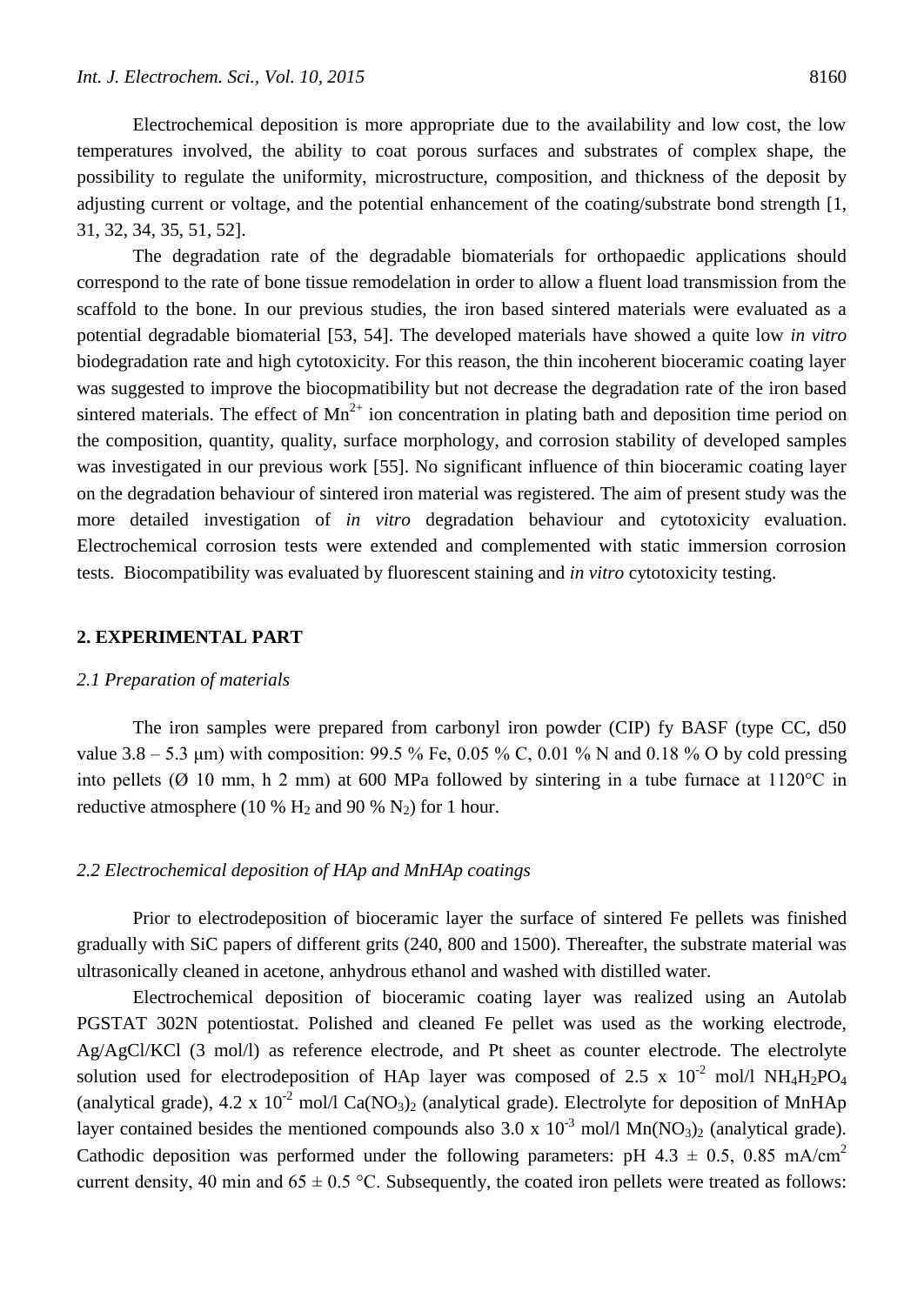soaking in 1 mol/l NaOH solution at 65 °C for approximately 2 h, washing in distilled water and drying at 80 °C for 2 h. Finally, the coated samples were sintered for 2 h at 400 °C in N<sub>2</sub>.

#### *2.3 Characterization of materials*

The surface morphology of prepared samples was assessed by scanning electron microscope coupled with the energy dispersive spectrometer (JEOL JSM-7000F, Japan with EDX INCA).

XRD analysis was performed using Bruker D8 DISCOVER diffractometer equipped with Xray tube with rotating Cu anode operating at 12 kW (40kV/300 mA). The measurements were carried out in parallel beam geometry with parabolic Goebel mirror in the primary beam. The X-ray fluorescence background was suppressed by LiF monochromator inserted in the diffracted beam. The X-ray diffraction patterns were recorded in grazing incidence set-up with the angle of incidence  $\alpha$  = 12° in the angular range 20 - 80°.

The content of Mn in MnHAp coating was determined by atomic absorption spectrometry (AAS) PERKIN-ELMER 420 after dissolution in nitric acid.

The morphology, distribution, and density of the cells were evaluated using an inverted optical microscope Leica DM IL LED.

The absorbance of formazan was determined by an UV VIS spectrophotometer UV -1800, Shimadzu at 490 nm.

#### *2.4 Electrochemical degradation test*

The electrochemical corrosion tests were carried out on the uncoated and bioceramic coated samples included open circuit potential (OCP) time measurements and potentiodynamic polarisation measurements. The corrosion behaviour was evaluated in Hank's solution contained 8 g/l NaCl, 0.4 g/l KCl, 0.14 g/l CaCl<sub>2</sub>, 0.06 g/l MgSO<sub>4</sub>.7H<sub>2</sub>O, 0.06 g/l NaH<sub>2</sub>PO<sub>4</sub>.2H<sub>2</sub>O, 0.35 g/l NaHCO<sub>3</sub>, 1.00 g/l Glucose, 0.60 g/l KH<sub>2</sub>PO<sub>4</sub> and 0.10 g/l MgCl<sub>2</sub>.6H<sub>2</sub>O in double distilled water at pH 7.4. All degradation studies were performed at 37±2°C. The electrochemical measurements were carried out by means of an Autolab PGSTAT 302N potentiostat in three-electrode system with the uncoated or bioceramic coated Fe sample as the working electrode, Ag/AgCl/KCl (3 mol/l) as reference electrode, and Pt sheet as counter electrode. For OCP- time measurements, the samples were immersed in Hank's solution and the OCP was monitored under equilibrated conditions for an hour. The potentiodynamic polarisation curves were registered after stabilization of the free corrosion potential from -800 mV to  $-200$  mV (vs. Ag/AgCl/KCl (3 mol/l)) at a scanning rate of 0.1 mV/s.

#### *2.5 Static immersion test*

The immersion test was performed also in Hank's solution with a pH value of 7.4. Experimental samples were immersed in 10 ml solutions and the temperature was kept at 37 °C using a heating mantle. After weighting for initial weights (*mi*), samples were subjected to the ultrasonic cleaning in acetone and ethanol for 10 min each. The corroded samples were removed from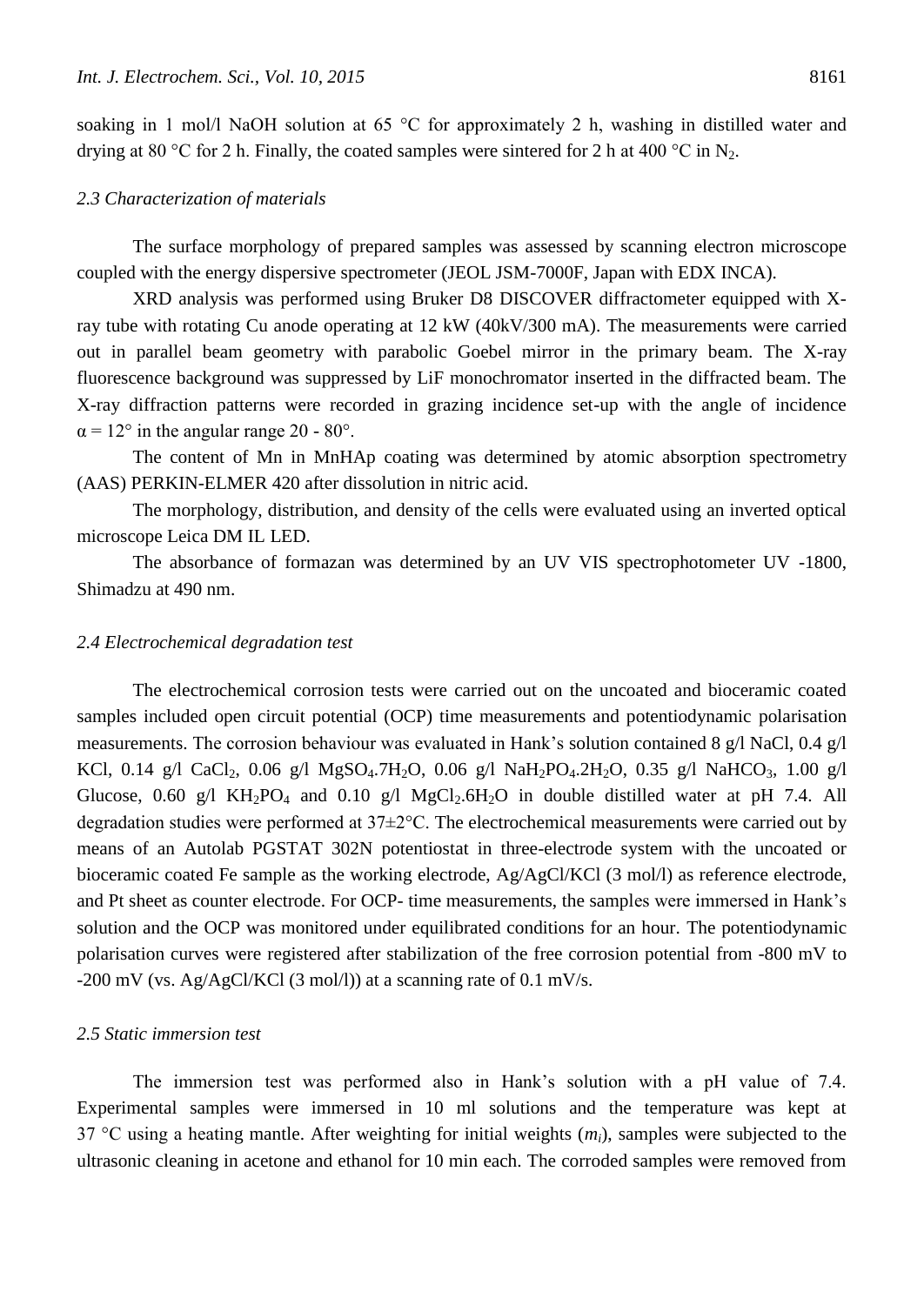the solution after every 7 days of immersion, ultrasonically cleaned in distilled water and ethanol for 10 min each, air dried and weighed. The corrosion rate was determined from the weight loss as follows:

$$
CR = \frac{m_i - m_f}{At} \tag{1}
$$

where, *CR* stands for the corrosion rate,  $m_f$  is the final mass after corrosion, *A* represents the surface area exposed to the Hank's solution and *t* is the immersion time [56].

#### *2.6 Cytotoxicity test*

#### *2.6.1 Fluorescent staining*

MC3T3E1 cells in subconfluency were harvested from culture flasks by enzymatic digestion (trypsin-EDTA solution). The cells were suspended in culture medium and the cell suspension was adjusted to density of 7.5 x  $10^4$  cells/ml. The samples in the form of tablets, stainless steel and titanium sheets (control) were sterilized at 170 °C for 1 hour in thermostat after cleaning in ethanol. Samples were placed on the bottom of wells of the 48- well microplate (not cell culture treated),  $3 \times 10^4$  of MC3T3E1 cells in the 400 µl of Dulbecco's modified Eagle's medium (DMEM) with 10 % FBS and 1 % ATB-antimycotic solution (Sigma-Aldrich) were seeded to each well. The culture plate was cultivated in incubator at 37 °C, 95 % humidity and 5 %  $CO<sub>2</sub>$ . After 4 hours of cultivation, the density, distribution and morphology of the cells were evaluated on the tested samples using a fluorescence optical microscopy and live/dead staining based on fluorescein diacetate (FDA)/propidium iodide (PI). FDA is upon hydrolysis by intracellular esterases of living cells converted to green fluorescent product contrary to the PI that passes only the damaged membranes of dead cells and stains the cells red.

#### *2.6.2 In vitro cytotoxicity testing of substrates*

MC3T3E1 cells in subconfluency were harvested from culture flasks by enzymatic digestion (trypsin-EDTA solution) and suspended in culture medium.  $2 \times 10^4$  of MC3T3E1 cells in the 400 µl of Dulbecco´s modified Eagle´s medium (DMEM) with 10 % fetal bovine serum (FBS) and 1 % ATBantimycotic solution (Sigma-Aldrich) were seeded to each well of the 48- well microplate and cultured in incubator at 37 °C, 95 % humidity and 5 %  $CO<sub>2</sub>$  for 24 hours. After cultivation, the silicone rings (thickness 1mm) were placed on bottom of wells. Samples in the form of tablets and stainless steel sheet (control) were placed on the top of rings after sterilization at 170 °C for 1 hour in thermostat. The cytotoxicity testing was carried out according to STN ISO 10993-5:2009. The culture plate was cultivated in incubator at 37 °C, 95 % humidity and 5 %  $CO_2$  for 24 hours. The wells with cells were twice washed with phosphate saline buffer after removing substrates and silicone rings from wells. The cytotoxicity of samples was evaluated by a commercially purchased proliferation test (the Cell titer 96 aqueous one solution cell proliferation assay, Promega, USA) according to the manufacturer´s instructions. The absorbance of the final product (formazan) was determined at 490 nm.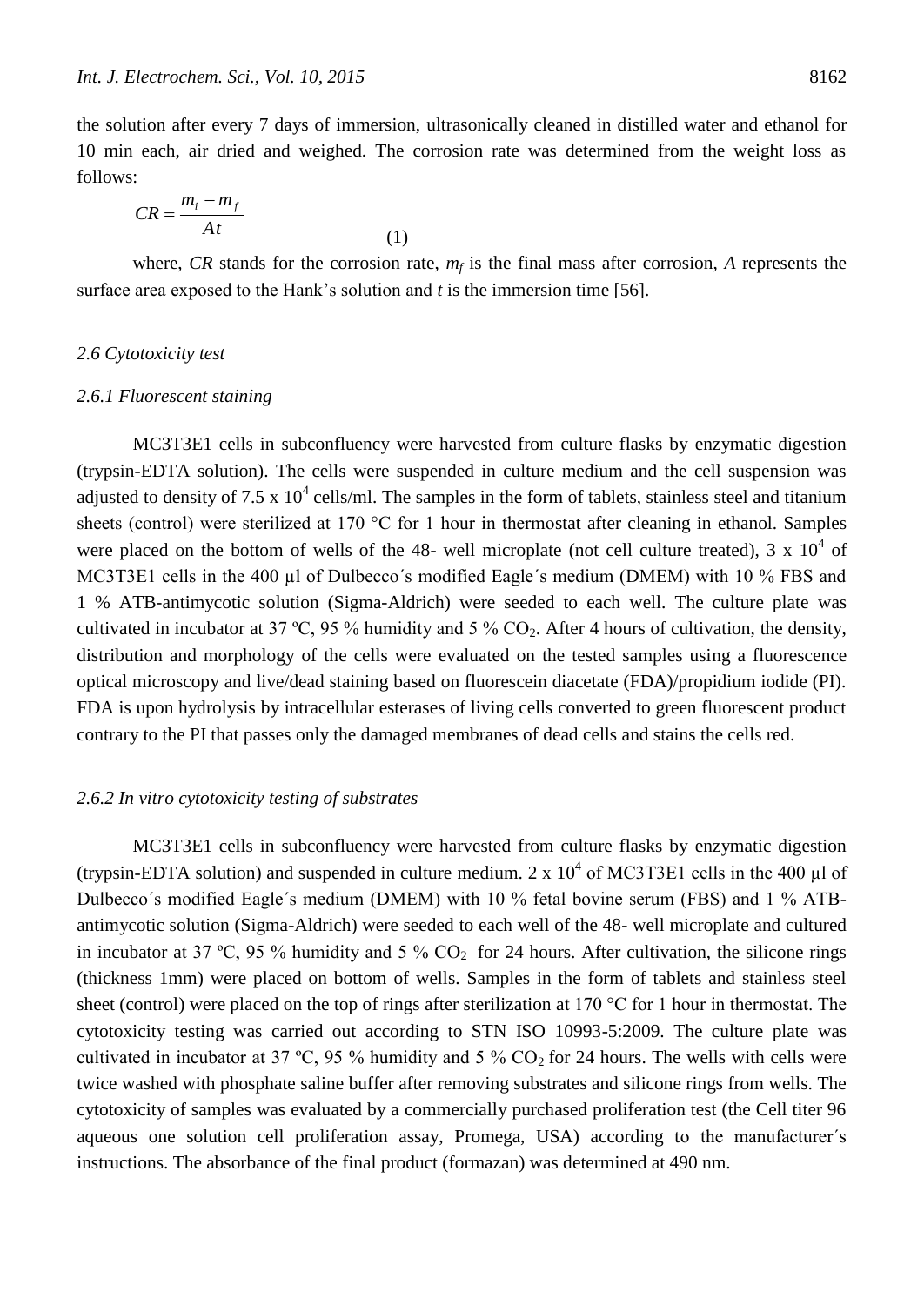#### **3. RESULTS AND DISCUSSION**

Mass of bioceramic coating deposited onto the surface of sintered iron samples determined from the mass difference after and before the coating layer deposition was about 3.6 mg and 2.4 mg for HAp and MnHAp coating layer, respectively. Content of Mn in MnHAp coating layer was about 0.5 wt.%. Deposited coating layers were adhesive and stable.

#### *3.1 SEM analysis of bioceramic coating layer*

Surface morphologies of sintered Fe sample and Fe materials coated with HAp and MnHAp layers are presented in Fig.1. It can be seen that the surface of uncoated Fe sample was relatively smooth and dense. SEM analysis of the coated Fe samples revealed the incoherent irregular bioceramic coating layers obtained by electrodeposition. Star-like HAp microstructures with different dimensions formed by triangular thin plates (with length about  $5 - 10 \mu m$ , width below 1  $\mu$ m and thickness 100 – 300 nm) were observed for HAp coating layer. The addition of Mn in coating layer resulted in completely different surface morphology. The individual circular-shaped structures with diameter about 10 µm and oval-shaped assemblies formed by several circular blocks were observed for MnHAp coating layer. The cracked nodular surface appearance with unevenly distributed rod-like nanostructures could be seen at higher magnification.

The presence of HAp components in both coating layers was proved by EDX analysis. Average compositions of the surface of coated iron samples at different positions are referred in Table 1 and Table 2 for HAp and MnHAp layer, respectively. Average compositions were calculated form  $10 - 15$ elemental EDX point analyses performed on several samples. Results proved the presence of HAp largely in position 1 and partially in position 3 while the presence of iron oxides predominantly in positions 3 and 2. The Ca/P ratio in HAp coating layer was between 1.39 and 1.78. The mole ratio of Ca to P of stoichiometric HAp is 1.67.

EDX analysis of the surface of MnHAp coated sample revealed the highest content of HAp in position 5 together with low amount of iron oxides. Small amount of HAp was detected also in position 4 together with Mn and iron oxides. Content of iron in position 4 was two times higher than in position 5. Position 6 corresponded to the uncoated iron substrate. The content of Mn obtained by point analysis was about 3.21 wt.%. It appeared together with Fe in larger needle aggregates with low HAp content on the surface of coating layer. The Ca/P molar ratio in MnHAp coating layer was between 1.37 and 1.61.

These results indicate that biocearmic layers prepared were slightly Ca-deficient. The Ca/P ratio in HAp and MnHAp coating layers electrochemically deposited on NaOH-treated Ti substrate by Huang et al. [31] was 1.1 and 1.13, respectively. In contrast, Ca/P ratios in HAp layers electrodeposited by Jamesh et al. [57] on pure magnesium substrate and by Su et al. [58] on magnesium alloy substrate were 1.666 and 1.667, respectively.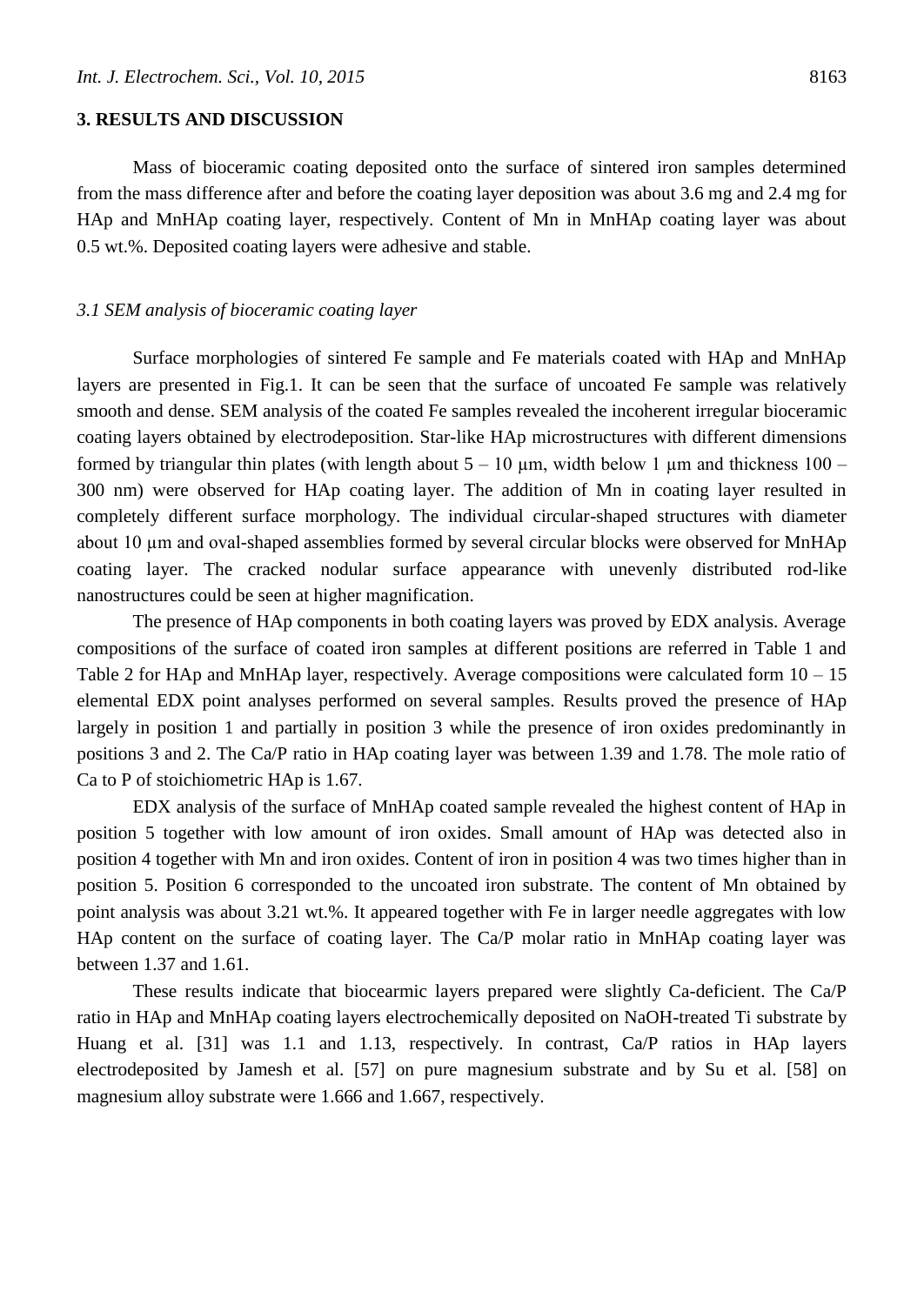

- Figure 1. SEM micrographs of the surface of uncoated and bioceramic coated Fe material: Fe (a, b);  $Fe + HAp$  (c, d);  $Fe + MnHAp$  (e. f).
- Table 1. Chemical composition of the surface of powder-metallurgical iron samples coated with HAp layer at different positions marked in Fig. 1d.

| Element | Average composition |         |          |            |            |         |  |  |
|---------|---------------------|---------|----------|------------|------------|---------|--|--|
|         | Position 1          |         |          | Position 2 | Position 3 |         |  |  |
|         | $wt.$ %             | $at.$ % | $wt. \%$ | at. $%$    | $wt.$ %    | $at.$ % |  |  |
| C K     | 3.74                | 7.45    | 1.26     | 3.47       | 1.93       | 6.16    |  |  |
| O K     | 34.8                | 52.1    | 24.8     | 51.4       | 13.4       | 32.6    |  |  |
| Na K    | 2.20                | 2.29    | 0.75     | 1.09       | 0.59       | 0.86    |  |  |
| P K     | 18.8                | 14.5    | 0.56     | 0.60       | 2.79       | 3.46    |  |  |
| Ca K    | 37.2                | 22.2    | 1.05     | 0.87       | 3.94       | 3.77    |  |  |
| Fe K    | 3.31                | 1.42    | 71.6     | 42.6       | 77.4       | 53.1    |  |  |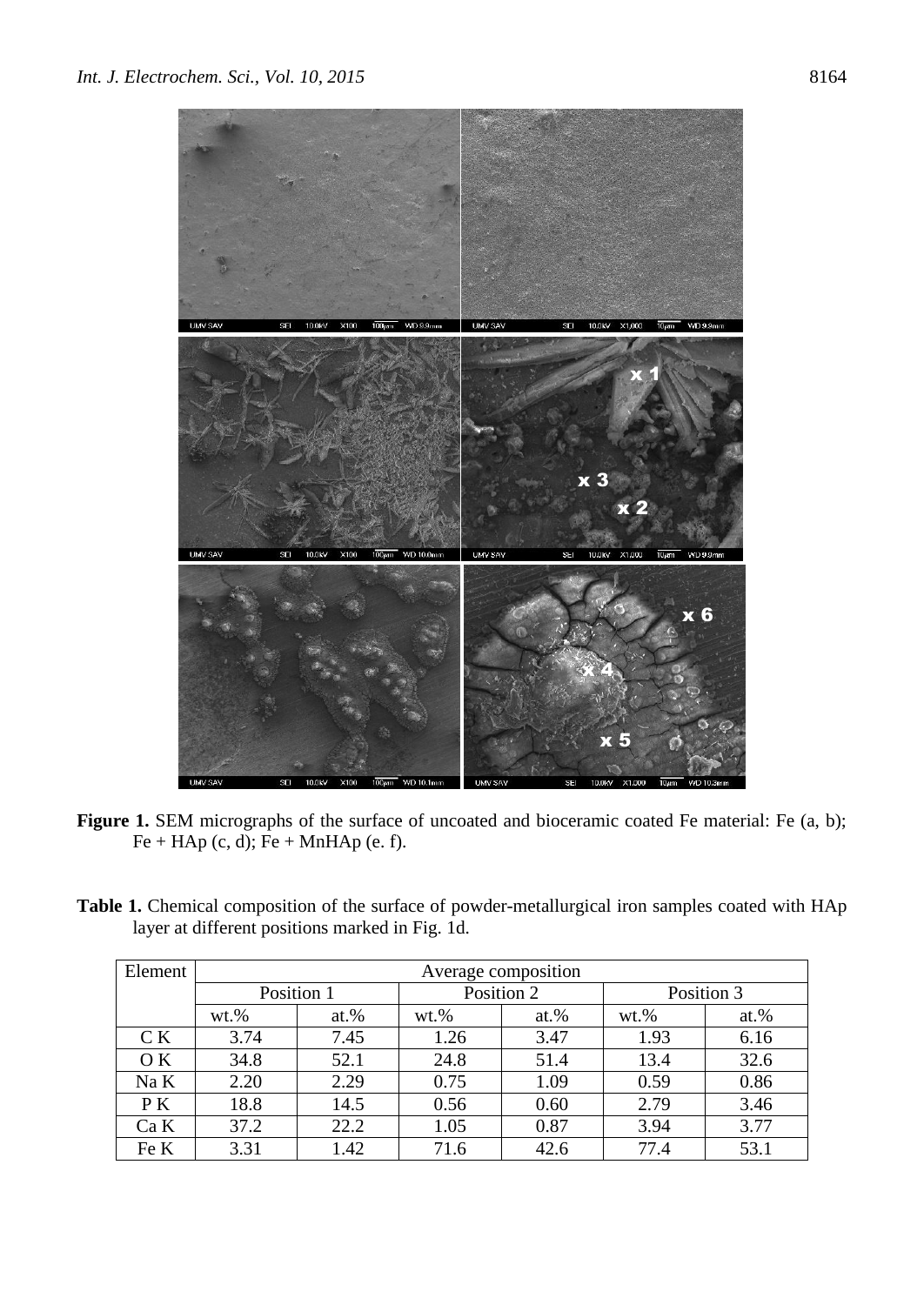|  |                                                       |  | <b>Table 2.</b> Chemical composition of the surface of powder-metallurgical iron samples coated with |  |  |
|--|-------------------------------------------------------|--|------------------------------------------------------------------------------------------------------|--|--|
|  | MnHAp layer at different positions marked in Fig. 1f. |  |                                                                                                      |  |  |

| Element | Average composition |         |         |            |            |         |  |  |
|---------|---------------------|---------|---------|------------|------------|---------|--|--|
|         | Position 4          |         |         | Position 5 | Position 6 |         |  |  |
|         | $wt.$ %             | $at.$ % | $wt.$ % | $at.$ %    | $wt.$ %    | $at.$ % |  |  |
| C K     | 3.92                | 9.95    | 2.69    | 6.44       | 0.48       | 1.99    |  |  |
| O K     | 24.2                | 46.2    | 22.2    | 39.9       | 3.30       | 10.4    |  |  |
| Na K    | 2.05                | 2.73    | 4.11    | 5.15       | 0.26       | 0.58    |  |  |
| P K     | 3.49                | 3.44    | 14.7    | 13.7       | 0.49       | 0.80    |  |  |
| Ca K    | 6.40                | 4.88    | 28.6    | 20.6       | 0.71       | 0.89    |  |  |
| Fe K    | 56.7                | 31.00   | 27.7    | 14.3       | 94.8       | 85.4    |  |  |
| Mn K    | 3.21                | 1.78    |         |            |            |         |  |  |

*3.2 XRD analysis of bioceramic coating layer*



**Figure 2.** XRD patterns of HAp and MnHAp coatings on the surface of Fe substrate.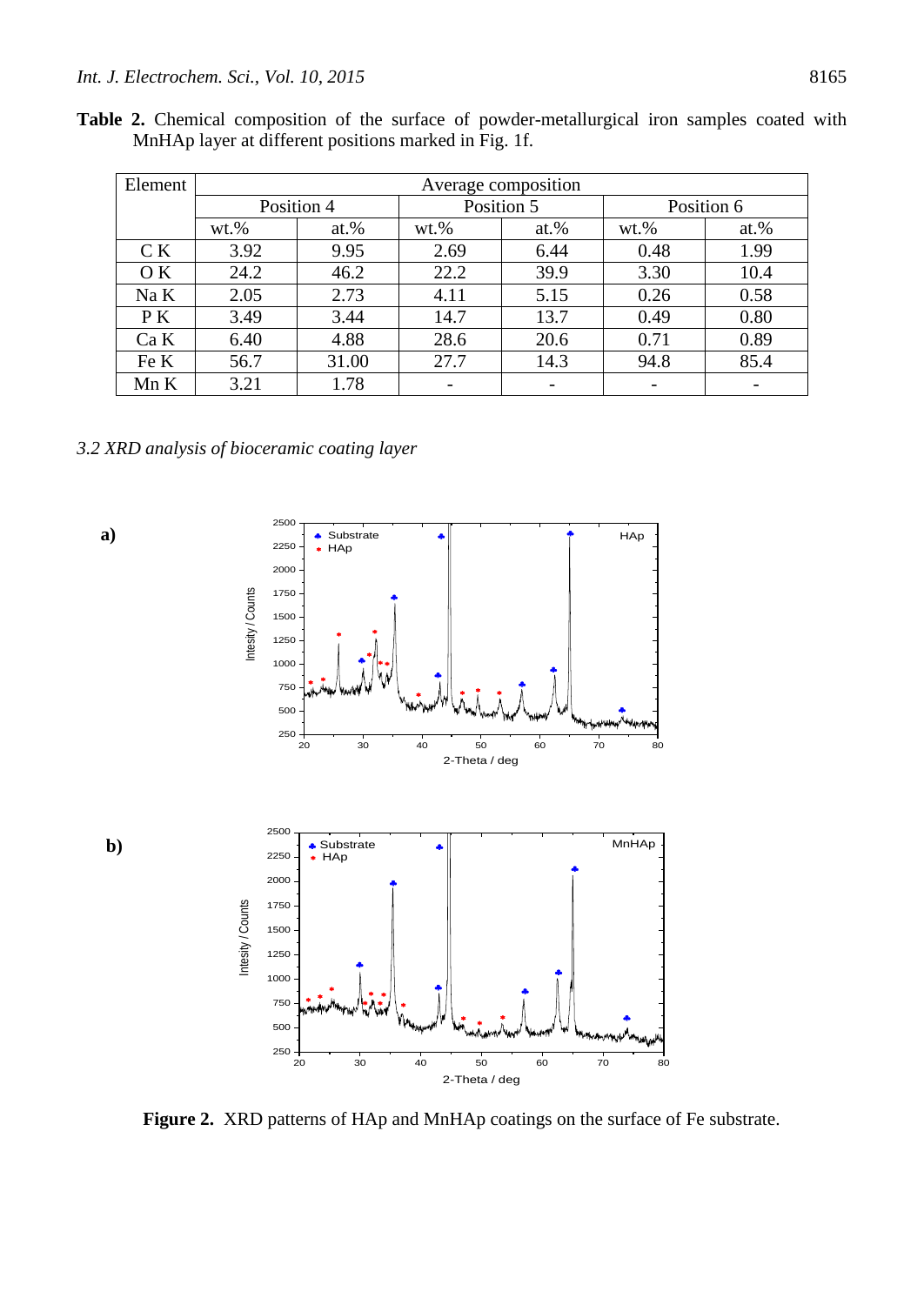The XRD patterns of the HAp (Fig. 2a) and MnHAp (Fig. 2b) coatings are given in Fig. 2. Typical peaks of HAp were identified in both patterns. For the MnHAp coating (Fig. 2b), the typical main peaks of the lattice planes (21–31) at  $2\theta = 31.77^{\circ}$  and (11-22) at 32.20° were reduced in comparison to HAp coating. This behaviour could be associated with the creation of a new phase containing Mn compounds. Several rather broad reflections are still observed in the X-ray diffraction profile which could be ascribed to the presence of nanocrystalline HAp phase resulting from the interference of the HAP crystal structure formation with the dopant compounds. From the XRD pattern of the HAp and MnHAp layers, it could be concluded that grown HAp favours hexagonal phase and consists of two phases, an ordered phase and a nanocrystalline phase.

#### *3.3 Electrochemical corrosion behaviour*

The OCP–time plots for the uncoated and bioceramic coated Fe materials at 37  $\degree$ C are shown in Fig.3. The OCP of coated materials was found to be shifted to less negative potential compared to the uncoated sample, showing higher thermodynamic stability. The values of initial potential were about -500 mV, -420 mV and -370 mV for uncoated Fe sample, MnHAp coated and HAp coated sample, respectively. The continual decrease in potential was observed for bioceramic coated samples. The slight decrease followed by slight increase in potential and its saturation at certain value was registered for uncoated Fe substrate. The OCP in Hanks' solution reached a potential of about -500 mV, -495 mV and -440 mV (vs. Ag/AgCl/KCl (3 mol/l)) after 60 minutes for uncoated Fe sample, MnHAp coated and HAp coated sample, respectively. This indicated that the incoherent bioceramic coating layer did not deteriorate significantly the biodegradation behaviour of material.



**Figure 3.** OCP–time measurements of sintered Fe material without and with bioceramic coating layer obtained in Hank's solution at constant time of 60 min.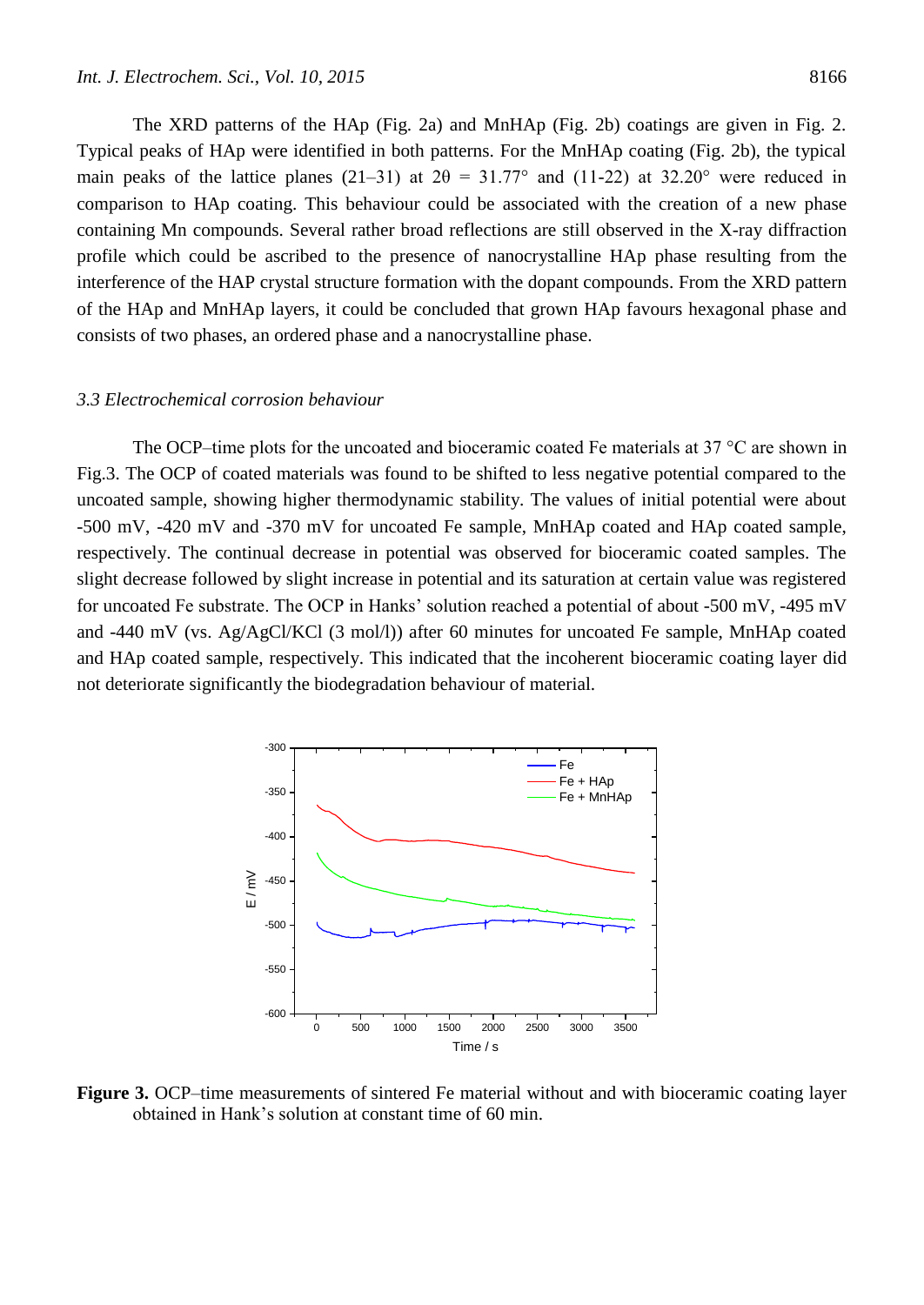

**Figure 4.** Potentiodynamic polarisation curves of sintered Fe material without and with bioceramic coating layer obtained in Hank's solution at pH 7.4 and 37°C at scan rate 0.1 mV/s.

Degradation behaviour of developed material in Hank's solution was studied by anodic polarisation curves. Fig. 4 shows characteristic potentiodynamic polarisation curves for the uncovered Fe sample and Fe samples coated with HAp and MnHAp layers in Hank's solution at 37 °C. The values of corrosion current density (*jcorr*), corrosion potential (*Ecorr*), anodic and cathodic Tafel slopes (*ba*, *bc*) and average corrosion rates derived from polarisation curves are listed in Table 3.

**Table 3.** Calculated values of *Ecorr, jcorr*, *ba*, *b<sup>c</sup>* and corrosion rates of sintered Fe material without and with bioceramic coating layer obtained from the potentiodynamic polarisation curves in Hank's solution at pH 7.4 and 37°C.

| vzorka       | $E_{corr}$ (mV) | $j_{corr}$ (µA/cm <sup>2</sup> ) | Corrosion rate | $b_a$ (mV/dec) | $b_c$ (mV/dec) |
|--------------|-----------------|----------------------------------|----------------|----------------|----------------|
|              |                 |                                  | (mm/year)      |                |                |
| Fe           | $-500.6$        | 41.88                            | 0.4853         | 467.1          | 82.19          |
| $Fe + HAp$   | $-452.0$        | 13.62                            | 0.1578         | 263.9          | 189.5          |
| $Fe + MnHAp$ | $-478.3$        | 23.84                            | 0.2762         | 318.8          | 180.4          |

All the curves showed similar corrosion behaviour. The values of *Ecorr* shifted to the less negative potential side for both bioceramic coated samples indicating the increased corrosion resistance of coated samples as compared to bare Fe sample. The highest corrosion susceptibility was observed for MnHAp coated sample. Corrosion potential of uncoated Fe was about -500 mV, while *Ecorr* of the HAp coated and MnHAp coated iron substrate was about -452 mV and -478 mV. The increased corrosion resistance of coated materials was proved also by decreasing values of *jcorr* and corrosion rate. The value of *in vitro* degradation rate in Hank's solution for the sample with MnHAp coating layer was nearly two times higher than that of the HAp coated Fe sample, which could be associated with presence of Mn in coating layer. Cathodic Tafel slope refer to hydrogen ion reduction,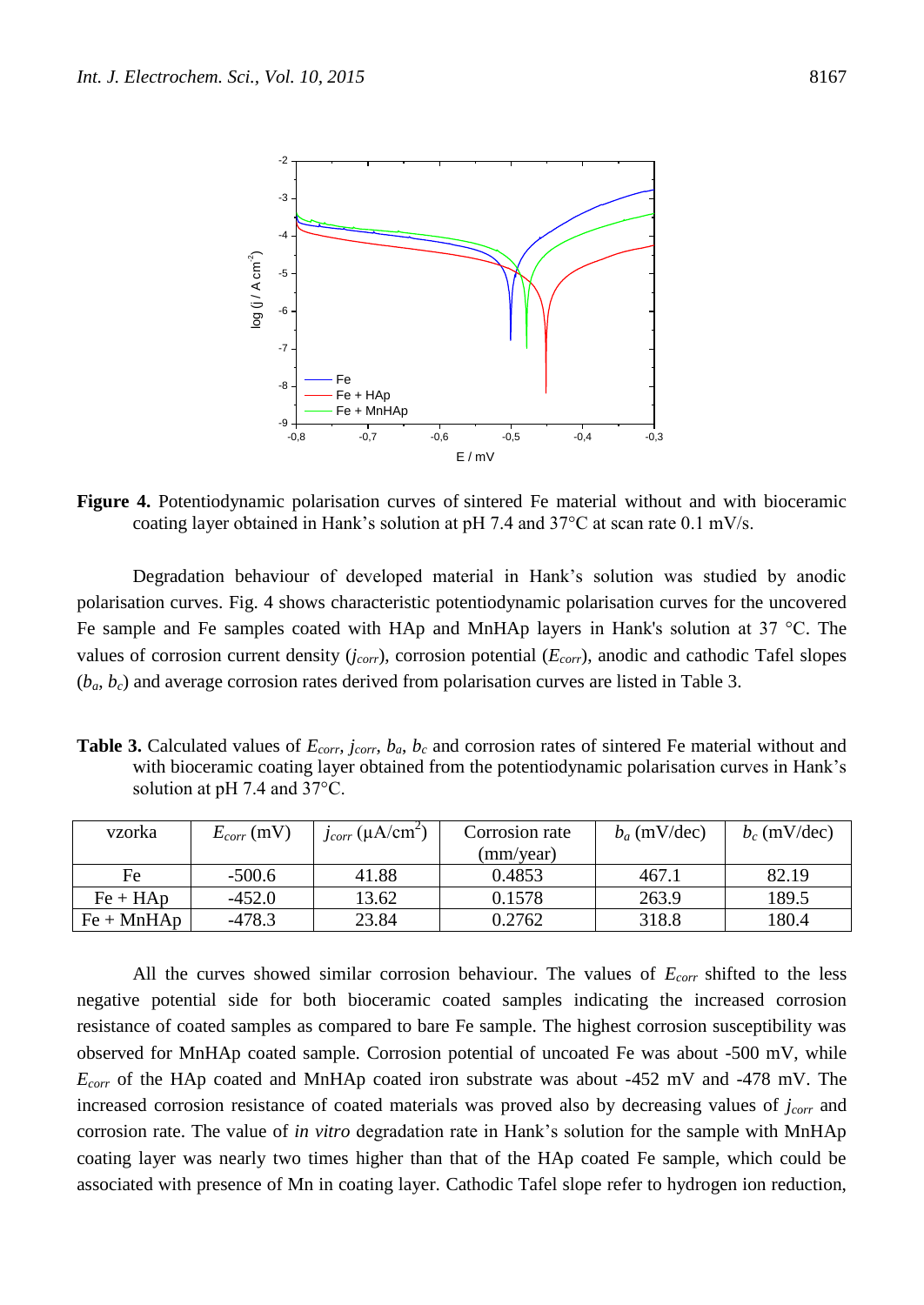and its value is generally about 120 mV. Anodic Tafel lines correspond to the corrosion process of examined samples and are associated with dissolution of iron. Decrease in  $b<sub>c</sub>$  values for bioceramic coated samples as compared to uncoated iron sample gave another indication of corrosion inhibition due to HAp and MnHAp coating layers. This result shows that the incoherent bioceramic coatings layer served as a slight barrier layer against corrosion. The shift of *Ecorr* values to the positive potential side as well as the decrease in *jcorr* values due to coating of Ti samples with HAp and MnHAp layer was observed also by Huang et al. [31]. Decrease in corrosion rate of magnesium alloy WE43 due to the hydroxyapatite reinforcement was reported also by Dieringa et al. [59]. Corrosion protective ability of HAp coating layer with the thickness 2-3 µm was proved also by Jamesh et al. [57]. Ulum et al. [9] have observed shift of corrosion potential of composite Fe-HAp material in Kokubo's solution to more negative potential as compared to pure Fe material, while the corrosion rate of Fe material was higher than that of composite material Fe-HAp.

#### *3.4 Static immersion corrosion behaviour*

The mass losses of the samples during static immersion test in Hank's solution for 13 weeks are shown in Fig. 5. The highest weight loss during the first two week of immersion was obtained for MnHAp coated iron material, which can be associated with presence of Mn in the coating layer. The highest mass loss during next two week was nearly the same for all the samples. The highest mass loss was registered for uncoated iron material, while the lowest one for HAp coated sample during remaining weeks of immersion. The continual increase in difference between the mass losses for individual samples was detected. The weight changes together with mass loss after every week for three examined samples are listed in Table 4.



Figure 5. The mass loss during immersion in Hank's solution for 13 weeks for uncoated and bioceramic coated iron materials.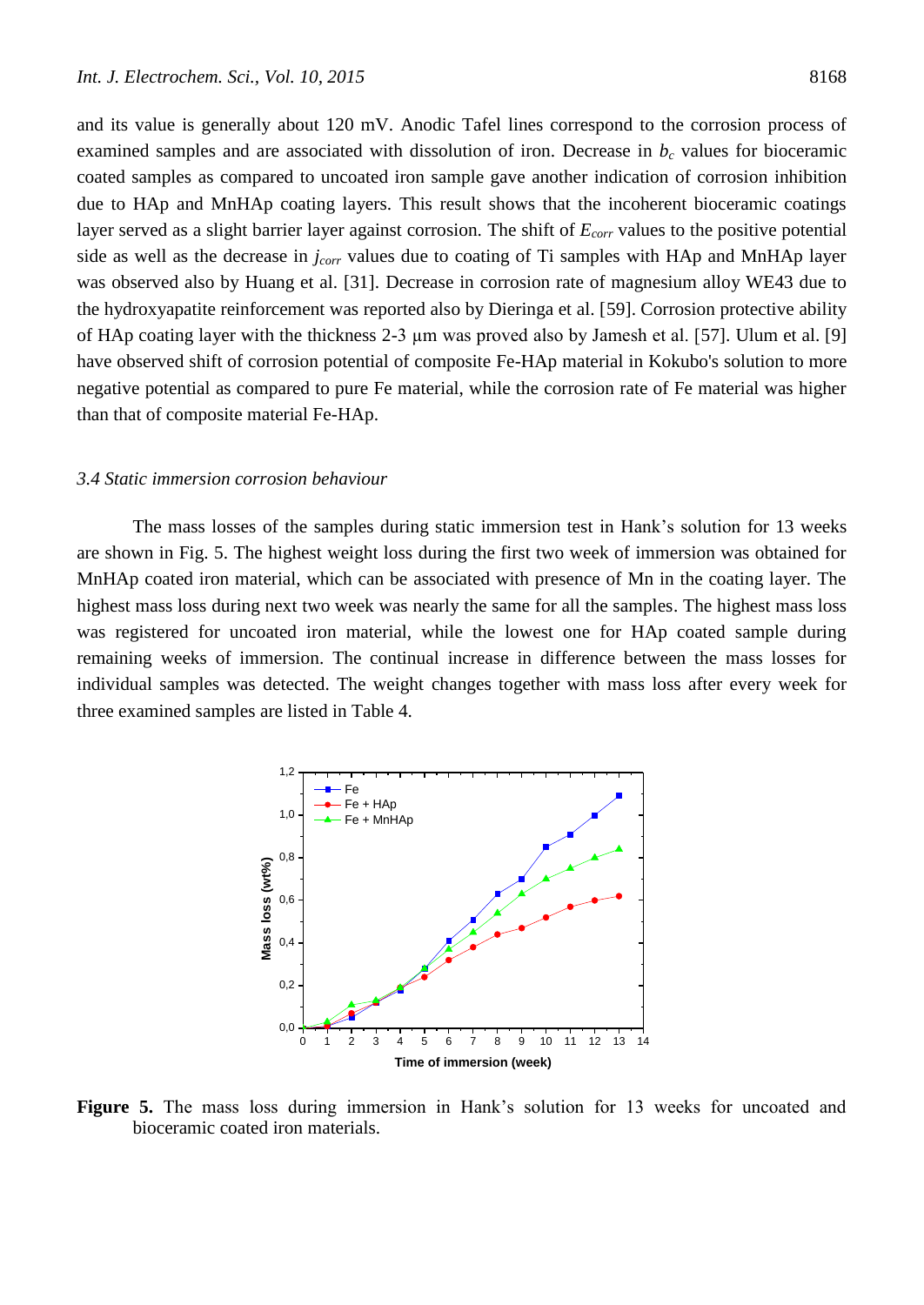A comparison of corrosion rates calculated from mass losses after 2, 4, 6, 8, 10 and 13 weeks of immersion test in Hank's solution shows Table 5. The highest corrosion rate after two weeks of immersion was proved for bioceramic coating layer with pre presence of Mn. However, also the corrosion rate for HAp coated sample was higher than that of uncoated material. The HAp presence in both coating layers enhanced the surface hydrophilicity and was thus considered to decrease the corrosion resistance of bioceramic coated samples [2]. The slight increase in corrosion rates of coated samples and rather higher increase in corrosion rate of uncoated sample occurred during longer immersion period.

| wee<br>$\bf k$ | Mass (mg) |               |                 | Mass loss (mg)   |               |                 | Mass loss (wt %) |                |                  |
|----------------|-----------|---------------|-----------------|------------------|---------------|-----------------|------------------|----------------|------------------|
|                | Fe        | $Fe +$<br>HAp | $Fe +$<br>MnHAp | Fe               | $Fe +$<br>HAp | $Fe +$<br>MnHAp | Fe               | $Fe +$<br>HAp  | $Fe +$<br>MnHAp  |
| $\overline{0}$ | 909.20    | 916.42        | 915.17          | $\boldsymbol{0}$ | $\theta$      | $\overline{0}$  | $\boldsymbol{0}$ | $\overline{0}$ | $\boldsymbol{0}$ |
| $\mathbf{1}$   | 909.11    | 916.29        | 914.86          | 0.09             | 0.13          | 0.31            | 0.01             | 0.01           | 0.03             |
| $\overline{2}$ | 908.78    | 915.77        | 914.19          | 0.42             | 0.65          | 0.98            | 0.05             | 0.07           | 0.11             |
| 3              | 908.10    | 915.33        | 913.95          | 1.10             | 1.09          | 1.22            | 0.12             | 0.12           | 0.13             |
| $\overline{4}$ | 907.60    | 914.71        | 913.43          | 1.60             | 1.71          | 1.74            | 0.18             | 0.19           | 0.19             |
| 5              | 906.66    | 914.20        | 912.57          | 2.54             | 2.22          | 2.60            | 0.28             | 0.24           | 0.28             |
| 6              | 905.48    | 913.53        | 911.76          | 3.72             | 2.89          | 3.41            | 0.41             | 0.32           | 0.37             |
| $\overline{7}$ | 904.55    | 912.92        | 911.08          | 4.65             | 3.50          | 4.09            | 0.51             | 0.38           | 0.45             |
| 8              | 903.43    | 912.38        | 910.27          | 5.77             | 4.04          | 4.90            | 0.63             | 0.44           | 0.54             |
| 9              | 902.81    | 912.07        | 909.39          | 6.39             | 4.35          | 5.78            | 0.70             | 0.47           | 0.63             |
| 10             | 901.48    | 911.64        | 908.74          | 7.72             | 4.78          | 6.43            | 0.85             | 0.52           | 0.70             |
| 11             | 900.89    | 911.22        | 908.33          | 8.31             | 5.20          | 6.84            | 0.91             | 0.57           | 0.75             |
| 12             | 900.10    | 910.89        | 907.88          | 9.10             | 5.53          | 7.29            | 1.00             | 0.60           | 0.80             |
| 13             | 899.27    | 910.70        | 907.49          | 9.93             | 5.72          | 7.68            | 1.09             | 0.62           | 0.84             |

**Table 4.** Values of mass loss after every week of immersion in Hank's solution for uncoated and bioceramic coated iron materials together with the actual mass of samples.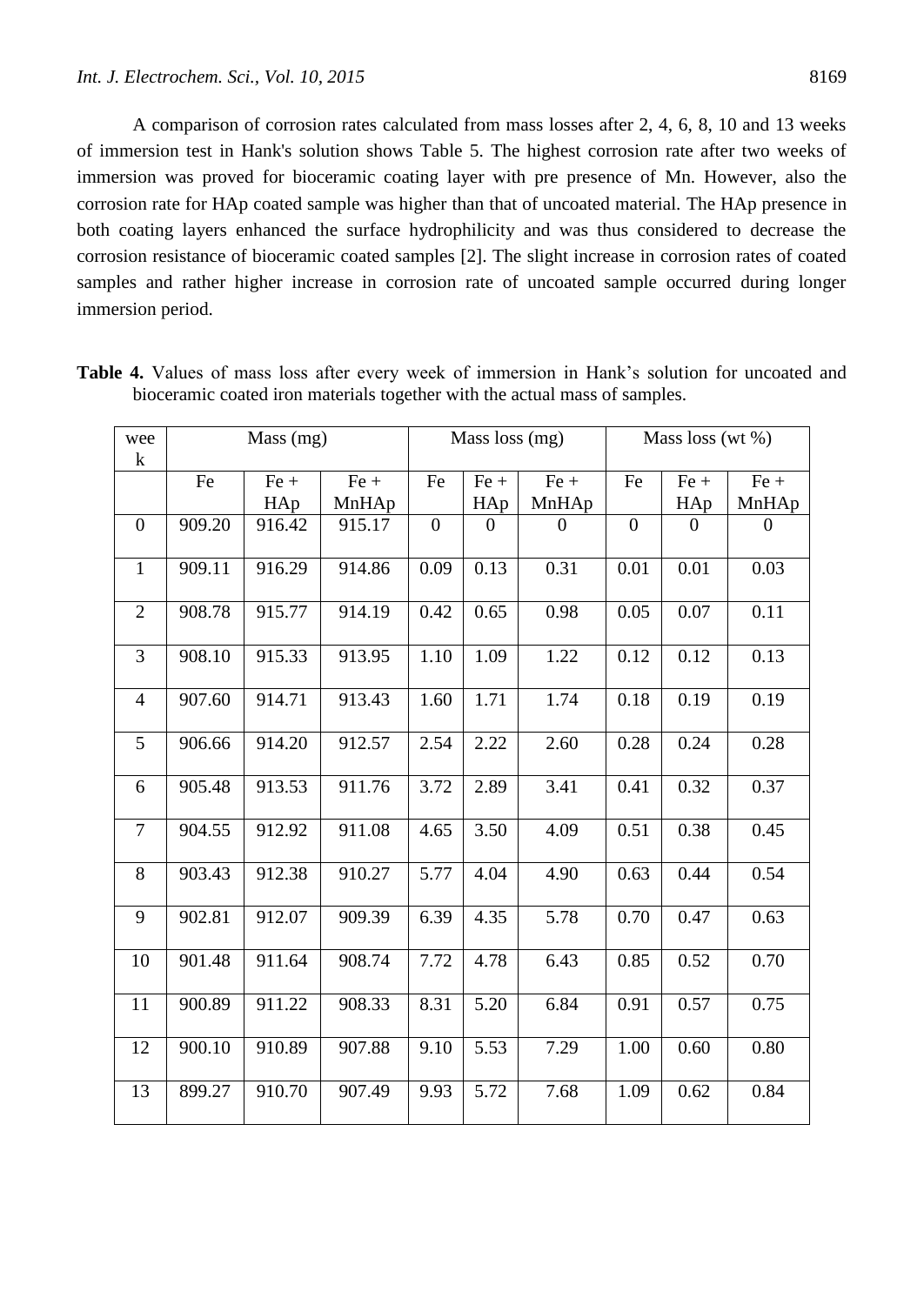| week | Corrosion rate (mg/m <sup>2</sup> day) |            |              |  |  |  |  |
|------|----------------------------------------|------------|--------------|--|--|--|--|
|      | Fe                                     | $Fe + HAp$ | $Fe + MnHAp$ |  |  |  |  |
|      | 0.951                                  | 1.471      | 2.218        |  |  |  |  |
|      | 1.811                                  | 1.935      | 1.969        |  |  |  |  |
|      | 2.807                                  | 2.180      | 2.573        |  |  |  |  |
|      | 3.265                                  | 2.286      | 2.773        |  |  |  |  |
|      | 3.495                                  | 2.164      | 2.911        |  |  |  |  |
|      | 3.458                                  | 1.992      | 2.674        |  |  |  |  |

**Table 5.** Values of corrosion rate determined from mass loss after immersion in Hank's solution for uncoated and bioceramic coated iron materials after 2, 4, 6, 8, 10 and 13 weeks of immersion.

The corrosion rates as high as 3.458 mg/m<sup>2</sup> day, 1.992 mg/m<sup>2</sup> day, and 2.674 mg/m<sup>2</sup> day were obtained after 13 weeks for uncoated, HAp coated and MnHAp coated sample, respectively. It can be seen that the corrosion rate after two weeks of immersion increased as the following: Fe, Fe + HAp, Fe  $+$  MnHAp, while after 6 and more weeks was degradation rate in the sequence: Fe  $+$  HAp, Fe  $+$ MnHAp, Fe, from lower to higher. The same trend was observed for corrosion rates determined from polarisation curves.

From the results of degradation studies it can be concluded that the presence of Mn in the bioceramic coating increased corrosion rate and decreased corrosion resistance of MnHAp coated iron material, particularly in the first stages of degradation.

## *3.5 Determination of in-vitro cytotoxicity*



Figure 6. Fluorescent optical micrographs of osteoblasts on surface of metallic samples after 4 hour adherence (live/dead staining): a) Fe; b) Fe+HAp; c) Fe-MnHAp; d) Ti.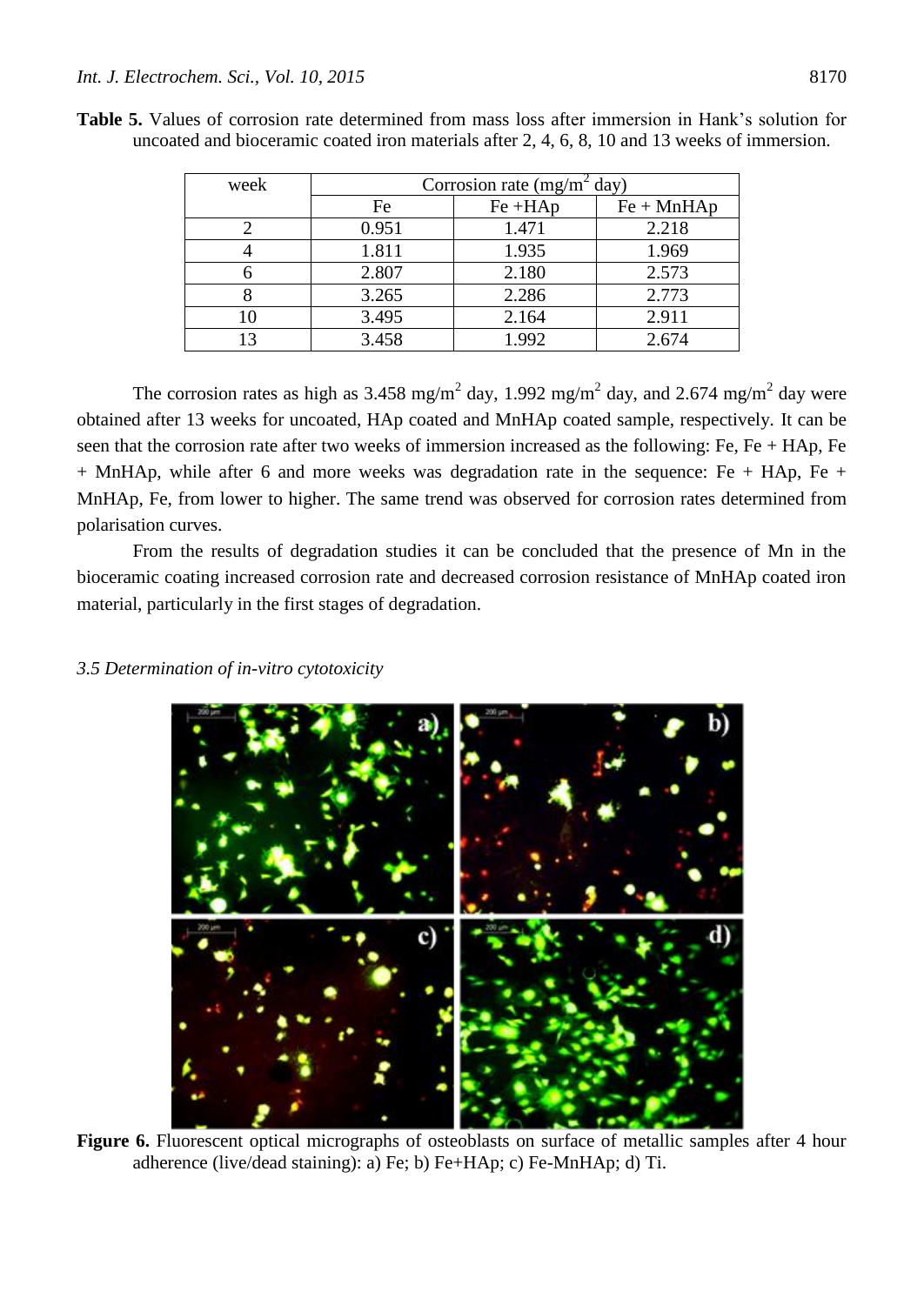Fluorescent optical micrographs presented in Fig. 6 show the morphology and distribution of osteoblasts on the surface of metallic substrates after 4 hour adherence in culture medium at 37 °C. A denser osteoblast layer was visible on the uncoated Fe substrate in comparison with bioceramic coated samples on which the higher amount of dead cells (red color) was observed. Besides the cell morphologies on Fe sample were closer to these ones found on titanium surface. Osteoblasts on titanium sheet were perfectly spreaded with visible filopodia corresponding to non cytotoxic character of surface.

The relative viabilities of MC3T3E1 cells cultivated for 24 hours in relation to the negative control (stainless steel sheet) are shown in Fig. 7. The relative viability was determined from values of relative absorbance of the formazan produced by cells during enzyme catalysis via the mitochondrial dehydrogenase in wells after removing of samples and stainless steel sheet. The reason for above experimental arrangement was the reduction of contact effect of partially oxidized sample surface on proliferation of cells and the cytotoxicity of sample extracts was practically measured. Despite of the cytotoxicity of extracts could be affected by the production of hydrated iron oxides during the cultivation, which was verified by the fine turbidity of DMEM after culture.



**Figure 7.** Relative viability of MC3T3E1 cells expressed as the ratio of formazan absorbance in wells with sample to absorbance of formazan in wells with stainless steel.

From ANOVA analysis resulted that absorbance of uncoated Fe sample and control were statistically different ( $p < 0.008$ ). Similarly formazan absorbance of MnHAp coated sample differs from absorbance of uncoated Fe sample  $(p < 0.102)$  contrary to absorbance of samples with HAp and MnHAp coating layer, which were not statistically different ( $p > 0.05$ ). The proliferation activity of cells in wells after cultivation with uncoated Fe substrate achieved about 80% of proliferation activity of osteoblasts in wells after cultivation with stainless steel substrate whereas formazan production of cells affected by culture with MnHAp or HAp coated substrates decreased to around 60% absorbance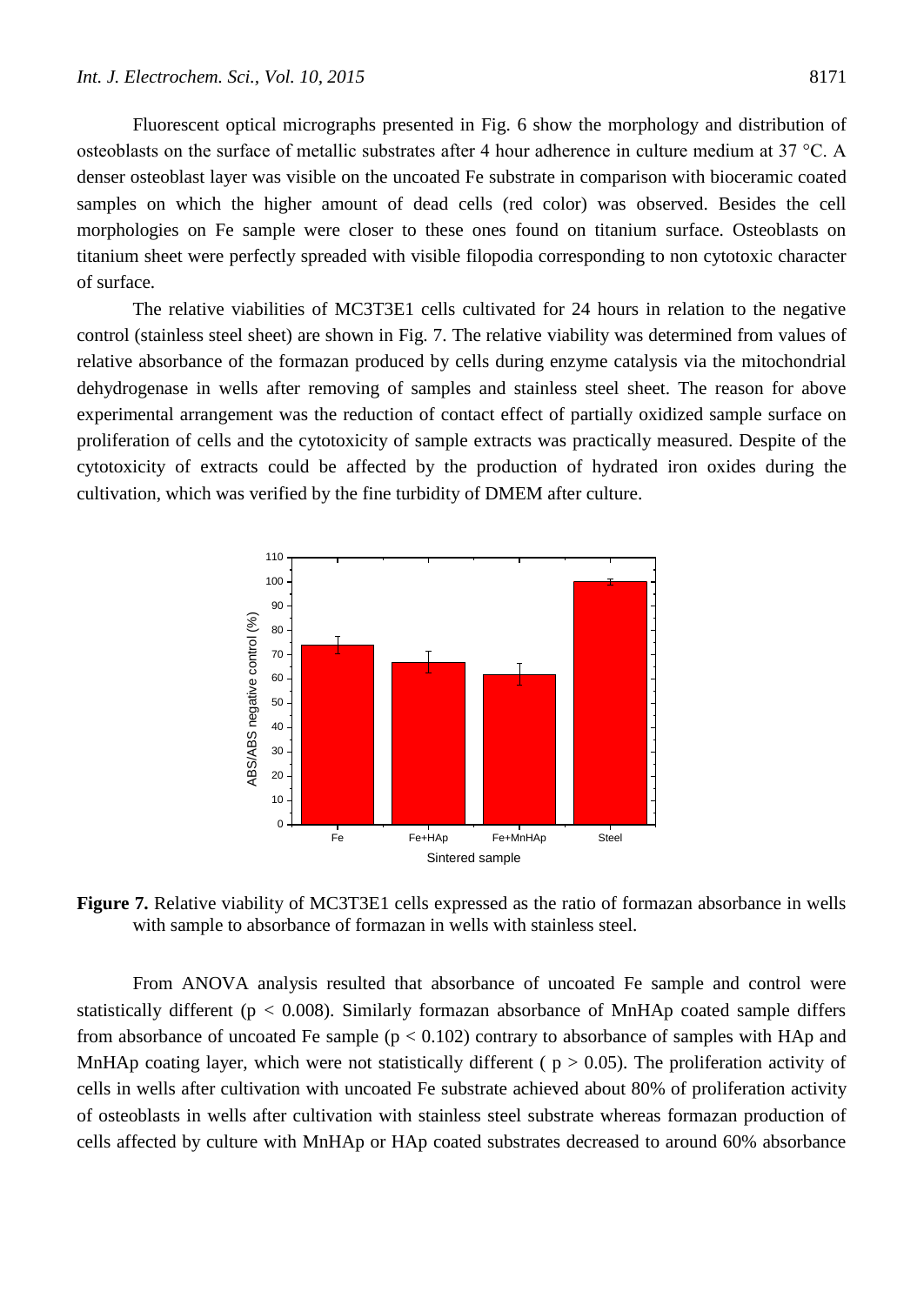of control sample. From comparison resulted a low cytotoxicity of extracts from Fe material while bioceramic coated samples could be potentially cytotoxic.

From these results it can be concluded that the thickness of hydroxyapatite coating was probably insufficient for improving of bioactivity or minimization of the *in vitro* cytotoxicity of samples. Because of above facts and the porosity of hydroxyapatite layer, the culture medium can strongly affect the surface of samples with the formation of hydrated Fe oxides, which were gradually exfoliated from samples simultaneously with hydroxyapatite particles and cells were not able to adhere and proliferate on such unstable surfaces.

These results are in agreement with findings of Ito et al. [2]. They deposited HAp particles on poly(3-hydroxybutyrate-co-3-hydroxyvalerate) nanofibrous film. It was concluded by the authors that the cell adhesion was not significantly affected by presence of HAp.

#### **4. CONCLUSIONS**

In this study, the electrochemical deposition of thin and incoherent HAp and MnHAp layer has been carried out onto the sintered iron substrate surface with the aim to improve their biocompatibility but not deteriorate their degradation rate. Formation of nanocrystalline HAp ceramic layer was proved by XRD analysis. EDX analysis revealed the Ca/P molar ratio in bioceramic coating between 1.37 and 1.78. The degradation rate determined from both electrochemical corrosion test and immersion corrosion test increased as the following:  $Fe + HAp$ ,  $Fe + MnHAp$ ,  $Fe$ . The thickness of hydroxyapatite coating was insufficient for minimization of the *in vitro* cytotoxicity of samples.

#### ACKNOWLEDGEMENTS

The authors wish to acknowledge financial support from the Slovak Research and Development Agency, Projects APVV-0677-11 and APVV-0280-11, Grant Agency of the Ministry of Education of the Slovak Republic, Grant No. 1/0211/12.

#### **References**

- 1. B. Ghiban, G. Jicmon and G. Cosmeleata, *Rom. Journ. Phys.* 51 (2006) 187
- 2. Y. Ito, H. Hasuda, M. Kamitakahara, C. Ohtsuki, M. Tanihara, I.-K. Kang, O.H. Kwon, *J. Biosci, Bioeng.* 100 (2005) 42
- 3. R. Langer, J.P. Vacanti, *Science* 260 (1993) 920
- 4. A. Costan, N. Forna, A. Dima, M. Andronache, C. Roman, V. Manole, L. Stratulat, M. Agop, *J. Optoelectron. Adv. Mater.* 13 (2011) 1338
- 5. N. Cimpoeşu, S. Stanciu, M. Meyer, I. Ioniţă, R. Hanu Cimpoeşu, *J. Optoelectron. Adv. Mater.* 12 (2010) 386
- 6. Y. Jiang, Y. Liang, H. Zhang, W. Zhang, S.Tu, *Mater. Sci. Eng.* C 41 (2014) 1
- 7. D. Kwak, Y. Wu, T.A. Horbett, *J. Biomed. Mater. Res.* 74A (2005) 69
- 8. C.H. Chang, F.H. Lin, T.F. Kuo, H.C. Liu, *Biomed. Eng.- App. Bas. C.* 17 (2005) 1
- 9. M.F. Ulum, A. Arafat, D. Noviana, A.H. Yusop, A.K. Nasution, M.R. Abdul Kadir, H. Hermawan, *Mater. Sci. Eng. C* 36 (2014) 336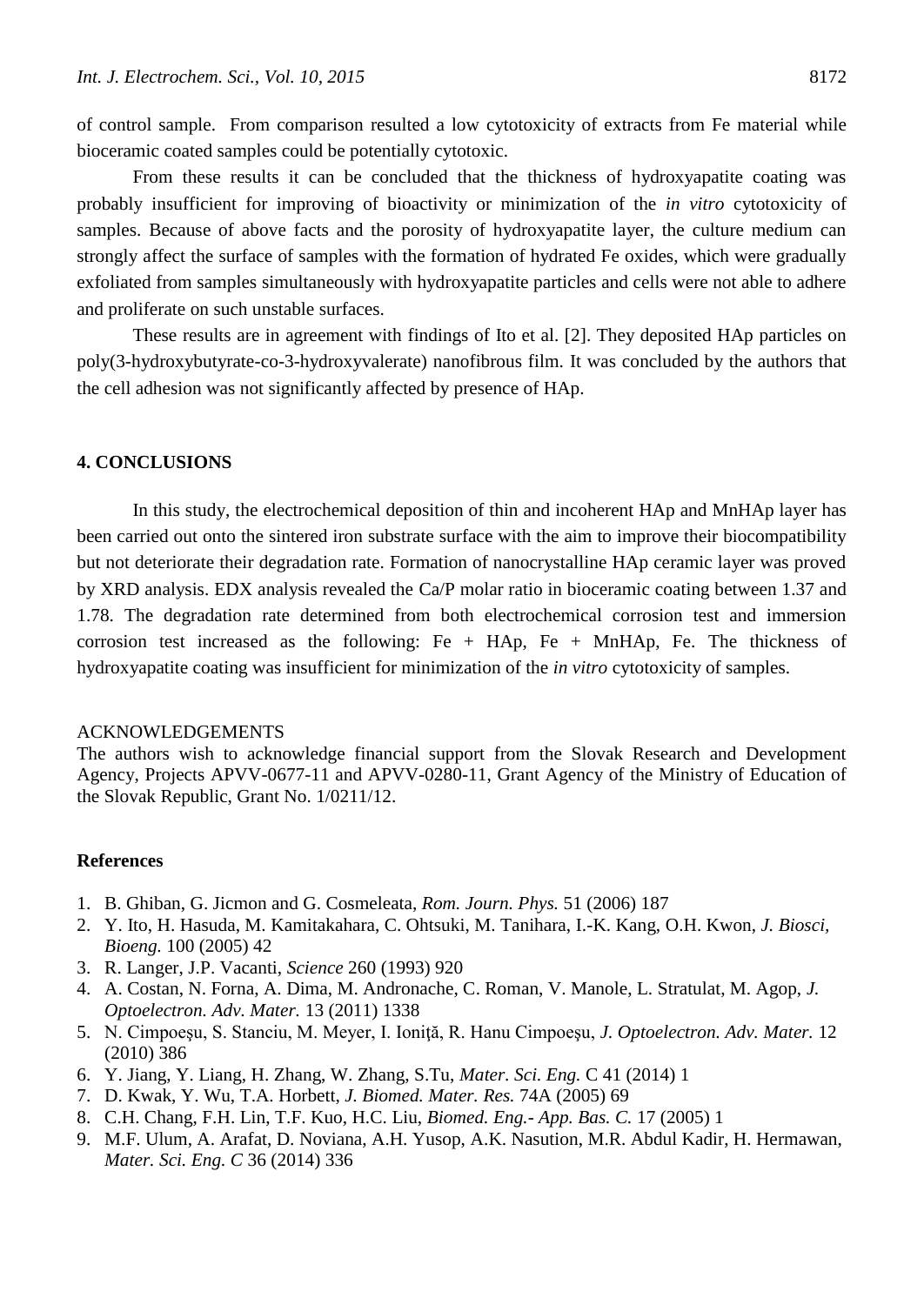- 10. A.H. Yusop, A.A. Bakir, N.A. Shaharom,M.R. Abdul Kadir, H. Hermawan, *Int. J. Biomater.* 2012 (2012) Article ID 641430
- 11. B. Heublein, R. Rohde, V. Kaese, M. Niemeyer,W. Hartung, A. Haverich, *Heart* 89 (2003) 651 12. A.G.A. Coombes, M.C. Meikle, *Clin. Mater*. 17 (1994) 35
- 13. M. Peuster, P. Wohlsein, M. Bru¨gmann, M. Ehlerding, K. Seidler, C. Fink, H. Brauer, A. Fischer and G. Hausdorf, *Heart* 86 (2001) 563
- 14. M. Peuster, C. Hesse, T. Schloo, C. Fink, P. Beerbaum, C. von Schnakenburg, *Biomaterials* 27 (2006) 4955
- 15. M. Schinhammer, I. Gerber, A.C. Hänzi and P.J. Uggowitzer, *Mater. Sci. Eng. C* 33 (2013) 782
- 16. M. Moravej, D. Mantovani, *Int. J. Mol. Sci.* 12 (2011) 4250
- 17. S.C. Rizzi, D.J. Heath, A.G.A. Coombes, N. Bock, M. Textor and S. Downes, *J. Biomed. Mater. Res.* 55 (2001) 475
- 18. P. Erne, M. Schier, T.J. Resink, *Cardiovasc. Intervent. Radiol.* 29 (2006) 11
- 19. F. Witte, N. Hort, C. Vogt, S. Cohen, K.U. Kainer, R. Willumeit, F. Feyerabend, *Curr. Opin. Solid State Mater. Sci.* 12 (2009) 63
- 20. B.S. Lee, J.K. Lee, W.J. Kim, Y.H. Jung, S.J. Sim, J. Lee, I.S. Choi, *Biomacromolecules* 8 (2007) 744
- 21. A.E. Özçam, K.E. Roskov, J. Genzer , R.J. Spontak, *Appl. Mater. Interfaces*4 (2012) 59
- 22. F. Witte, V. Kaese, H. Haferkamp, E. Switzer, A. Lindenberg-Meyer, C.J. Wirth, H. Windhagen, *Biomaterials* 26 (2005) 3557.
- 23. M. Schinhammer, A.C. Hänzi, J.F. Löffler, P.J. Uggowitzer, *Acta Biomater.* 6 (2010) 1705
- 24. R. Waksman, R. Pakala, R. Baffour, R. Seabron, D. Hellinga, F.O. Tio, *J. Interv. Cardiol.* 21 (2008) 15
- 25. B. Liu, Y.F. Zheng, *Acta Biomater.* 7 (2011) 1407
- 26. H. Hermawan, H. Alamdari, D. Mantovani, D. Dube, *PowderMetall.* 51 (2008) 38
- 27. E. Zhang, H. Chen, F. Shen, *J. Mater. Sci. Mater. Med.* 21 (2010) 2151
- 28. H. Hermawan, D. Dube, D. Mantovani, *J. Biomed. Mater. Res. A* 93 (2010) 1
- 29. F. Witte, J. Fischer, J. Nellesen, H.A. Crostack, V. Kaese, A. Pisch, F. Beckmann, H. Windhagen, *Biomaterials* 27 (2006) 1013
- 30. F. Witte, F. Feyerabend, P. Maier, J. Fischer, M. Störmer, C. Blawert, W. Dietzel, N. Hort, *Biomaterials* 28 (2007) 2163
- 31. Y. Huang, Q. Ding, S. Han, Y. Ya, X. Pang, *J. Mater. Sci. Mater. Med.* 24 (2013) 1853
- 32. N. Norziehana CheIsa, Y. Mohd, N. Yury, Electrodeposition of Hydroxyapatite (HAp) Coatings on Etched Titanium Mesh Substrate, 2012 IEEE Colloquium on Humanities, Science & Engineering Research (CHUSER 2012), December 3-4, 2012, Kota Kinabalu, Sabah, Malaysia, p.771 - 775
- 33. C. Delabarde, C.J.G. Plummer, P.-E.Bourban, J.-A.E. Manson, *J. Mater. Sci. Mater. Med.* 23 (2012) 1371
- 34. N. Eliaz, M. Eliyahu, *J. Biomed. Mater. Res.* 80A (2007) 621
- 35. A. Kar, K.S. Raja, M. Misra, *Surf. Coat. Technol.* 201 (2006) 3723–3731
- 36. K.Y. Renkema, R.T. Alexander, R.J. Bindels, J.G. Hoenderop, *Ann. Med.* 40 (2008) 82
- 37. J.H. Shepherd, D.V. Shepherd, S.M. Best, *J. Mater. Sci. Mater. Med.* 23 (2012) 2335
- 38. K.S. Raja, M. Misra, K. Paramguru, *Mater.Lett.* 59 (2005) 2137
- 39. C. Ohtsuki, M. Kamitakahara, T. Miyazaki, *J. R. Soc. Interface.* 6 (2009) S349
- 40. I. Mayer, F.J.G. Cuisinier, S. Gdalya, I. Popov, *J. Inorg. Biochem.* 102 (2008) 311
- 41. B. Bracci, P. Torricelli, S. Panzavolta, E. Boanini, R. Giardino, A. Bigi, *J. Inorg. Biochem.* 103 (2009) 1666
- 42. Y. Li, J. Widodo, S. Lim, C.P. Ooi, *J. Mater. Sci.* 47 (2012) 754
- 43. E. Gyorgy, P. Toricelli, G. Socol, M. Iliescu, I. Mayer, I.N. Mihailescu, A. Big , J. Werckman, *J. Biomed. Mater. Res.* 71A (2004) 353